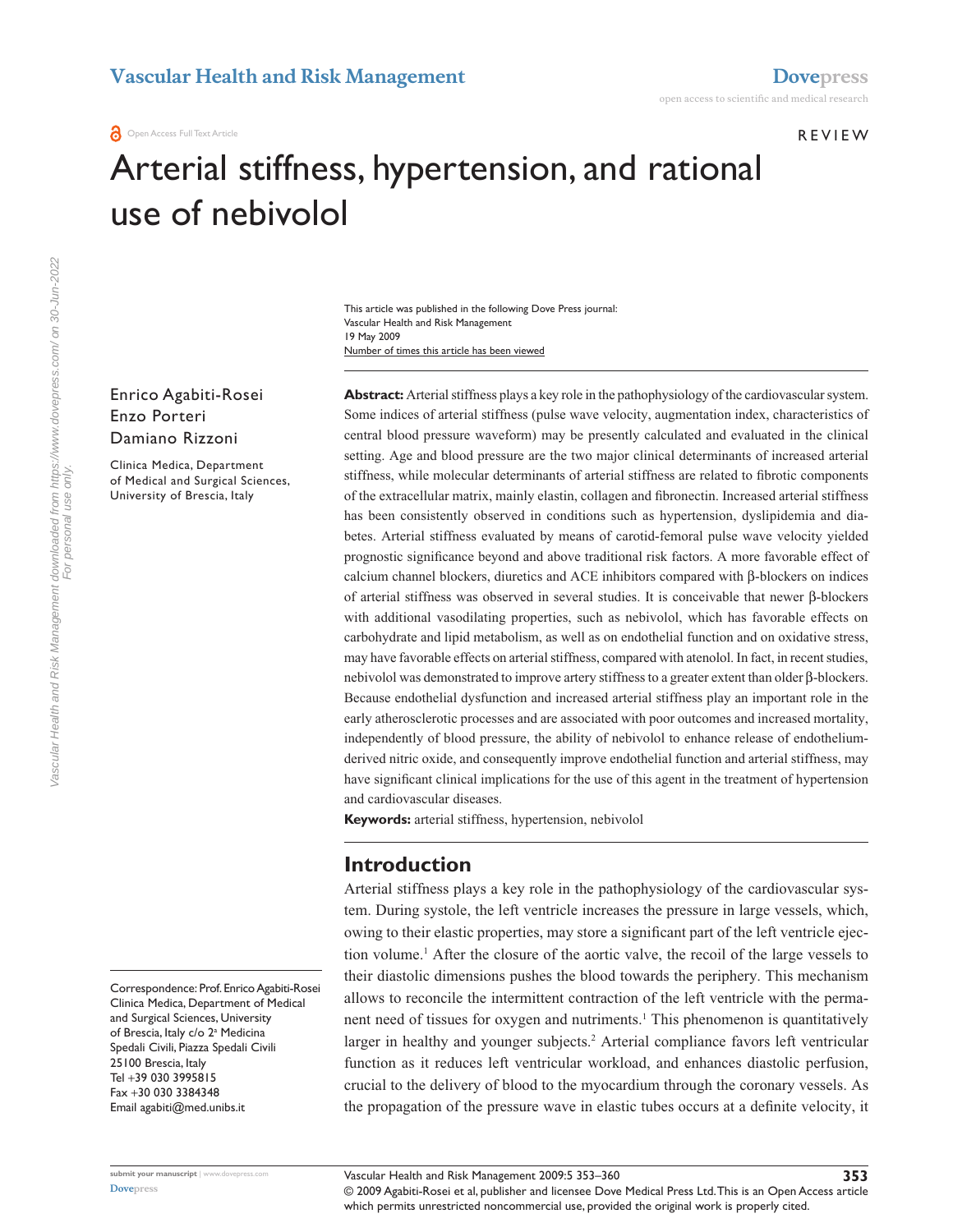is possible to measure arterial stiffness through the pulse wave velocity (PWV). Aortic stiffness is approximated by the carotid to femoral pulse wave velocity (typical value: 8 m/s).1,3 In addition, the pressure wave can reflect from the peripheral vasculature (branching, resistance, stenosis), and return towards the heart.<sup>1</sup> When stiffness is high, the returned wave may add to the ejection pressure. In physiological conditions, the reflected pressure wave returns in diastole, explaining why the systolic and pulse pressures measured close to the heart (central blood pressure) are lower than at the periphery (Figure 1).<sup>4</sup>

Age and blood pressure are the two major determinants of increased arterial stiffness.1,5 Molecular determinants of arterial stiffness are related to the fibrotic components of the extracellular matrix (ECM), mainly elastin, collagen and fibronectin. Increased arterial stiffness was consistently observed in conditions such as hypertension, dyslipidemia and diabetes.<sup>1</sup> As blood vessels become stiffer because of agerelated processes, the pulse wave is transmitted more rapidly and returns to the heart during left ventricular contraction, resulting in a greater augmentation of the central aortic systolic pressure. It is therefore possible to quantify this effect through the calculation of the augmentation index (Figure 2).

Several studies have underlined the role of inflammation in the stiffening of large arteries. Various mechanisms may be involved, including endothelial dysfunction, release of inducible matrix metalloproteinases, medial calcifications, changes in proteoglycan composition and state of hydration, as well as cellular infiltration around the vasa vasorum leading to vessels ischemia.<sup>1</sup> The association between arterial stiffening and inflammation in essential hypertension has been demonstrated through the relationships between arterial stiffness and either tumor necrosis factor-alpha (TNF- $\alpha$ ), interleukin-6 (IL-6), or high sensitive C-reactive protein (hs-CRP).6,7 Baseline hs-CRP was not only an independent predictor of carotid-femoral pulse wave velocity and central augmentation index,<sup>6</sup> but also of the reduction in peripheral pulse pressure after antihypertensive treatment during the REASON study.7

## **Arterial stiffness as a cardiovascular risk factor**

Alterations in the mechanical properties of large arteries have a clear pathophysiological link with clinical outcome. In addition to being a measure of the cumulative influence of identified and unidentified cardiovascular risk factors on target organ damage, changes of large artery phenotype may be causative in the pathogenesis of cardiovascular events.<sup>1</sup> An expert consensus document on arterial stiffness has been previously published.<sup>3</sup> In this document, more than



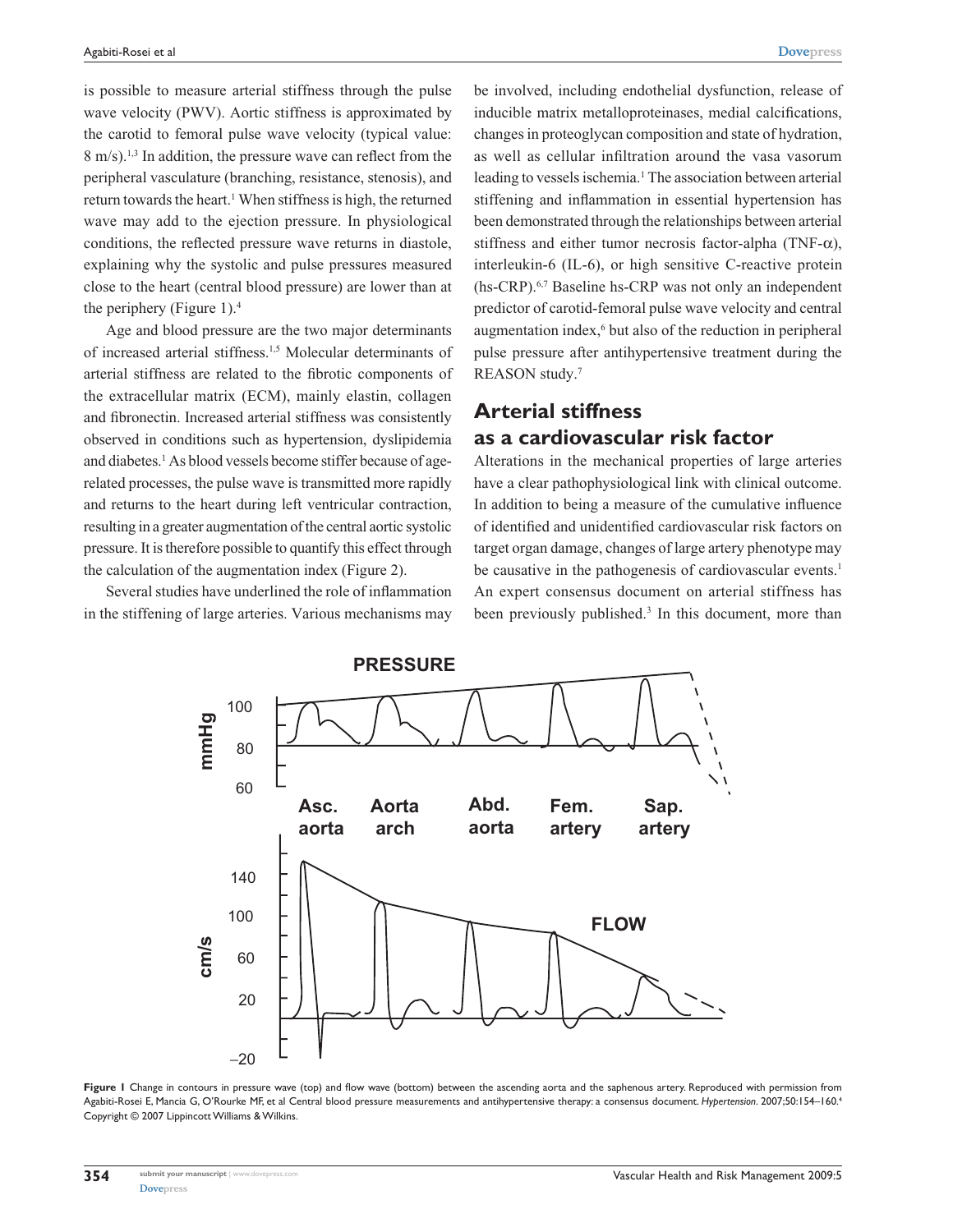

**Figure 2** Central pressure waveform. The height of the late systolic peak above the inflection defines the augmented pressure, and the ratio of augmented pressure to pulse pressure identifies the augmentation index (in percent). Reproduced with permission from Agabiti-Rosei E, Mancia G, O'Rourke MF, et al. Central blood pressure measurements and antihypertensive therapy: a consensus document. *Hypertension*. 2007;50:154–160.4 Copyright © 2007 Lippincott Williams & Wilkins.

11 longitudinal studies have been listed demonstrating that a simple measure of aortic stiffness through carotid-femoral PWV yielded prognostic values beyond and above traditional risk factors.3

In addition, increased aortic augmentation index is associated with coronary artery disease.<sup>4</sup> Central pressures also correlate with cardiovascular risk not only in patients with atherosclerotic disease but also in apparently healthy subjects. The late systolic augmentation of the central pressure waveform is associated with an increase in left ventricular mass index independent of age and mean blood pressure<sup>4</sup> and carotid systolic blood pressure is an independent determinant of left ventricular wall thickness. Moreover, central pressure is also more closely related than brachial pressure to other important cardiovascular intermediate end points, such as vascular hypertrophy, extent of carotid atherosclerosis, and ascending aorta diameter.4

# **Arterial stiffness and antihypertensive treatment**

The effects of antihypertensive treatment with angiotensin converting enzyme (ACE) inhibitors on arterial stiffness and wave reflections were investigated by evaluation of brachial and carotid systolic blood pressure and pulse pressure (indirect indices of arterial stiffness) in the REASON Study (preterax in REgression of Arterial Stiffness in a contrOlled double-bliNd study)<sup>8</sup> and further firmly confirmed.<sup>9,10</sup> The REASON Study was a controlled trial that compared the β-blocking agent atenolol to a low dose combination of

the diuretic indapamide with the ACE inhibitor perindopril. After 1 year, for the same diastolic blood pressure reduction, the combination of perindopril and indapamide induced a more pronounced reduction of brachial (peripheral artery) and carotid (central artery) systolic blood pressure or pulse pressure than atenolol.<sup>8</sup> The more evident reduction of central pulse pressure induced by the combination perindoprilindapamide was associated to a more pronounced reduction of cardiac mass.11 The two drug regimens induced the same aortic PWV reduction as a result of the comparable decreases of mean or diastolic arterial pressures.12 The major difference between the two therapeutic approaches was that perindopril/indapamide but not atenolol reduced carotid augmentation index, a reliable marker of carotid wave reflections.12 Several mechanisms may be involved in the observed differences between the two therapeutic approaches. The atenolol-induced heart rate decrease may have caused the maintenance of disturbed wave reflections,<sup>12</sup> since it has been previously demonstrated that a slow heart rate can also affect pulse wave velocity and augmentation of central aortic systolic pressure.13 However, a bradycardiac response was observed only within the first 6 months of treatment.<sup>8</sup> It is possible that perindopril, but not atenolol, may have improved micro and macrovascular structure, by preventing structural alterations at different levels, and this aspect was previously addressed in details.12 In addition, ACE inhibitors, but not atenolol, are known to reduce reflection coefficients,14,16 thus reducing the reflection of waves from the microcirculation toward large arteries.<sup>12</sup> In the CAFE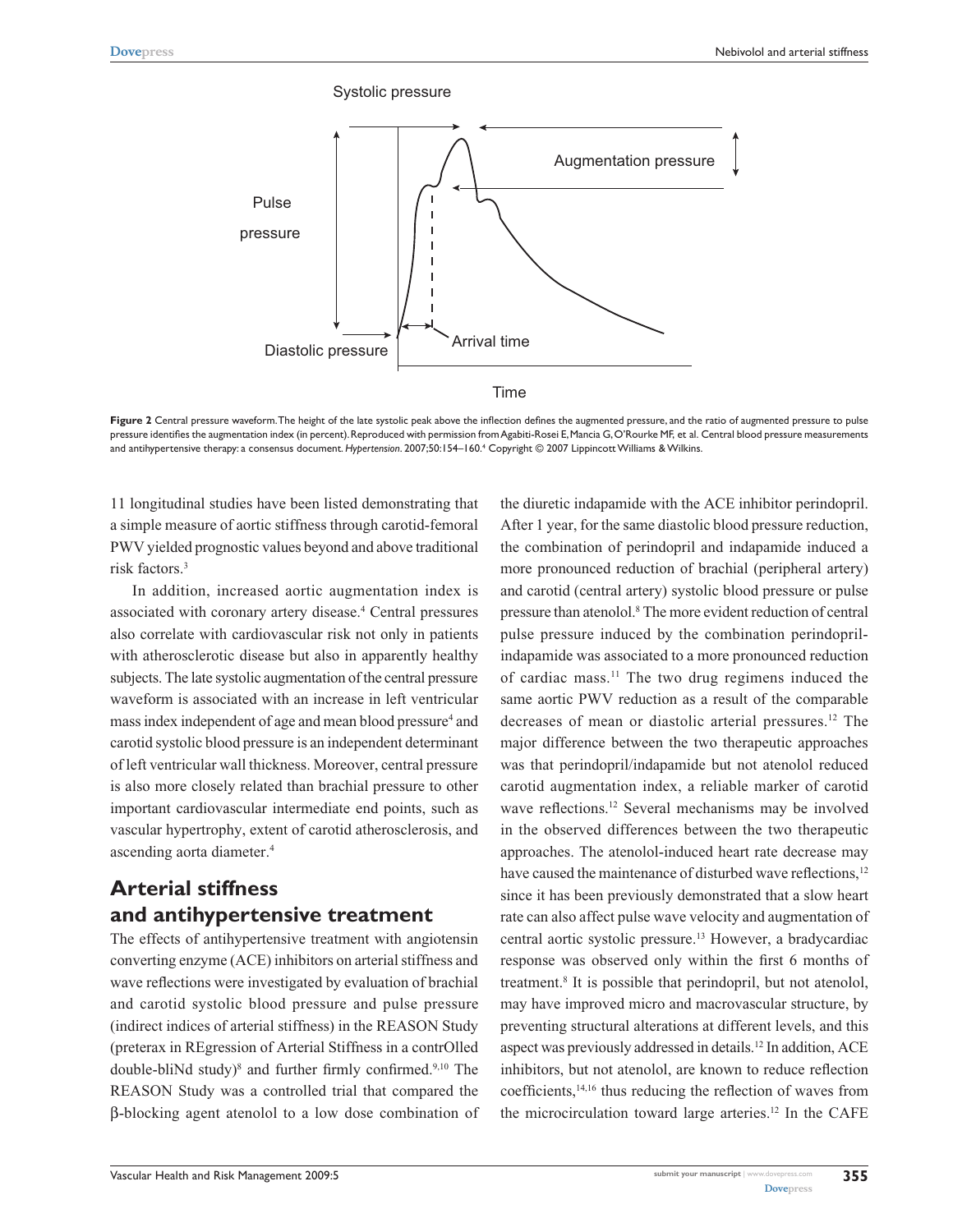study (Conduit Artery Function Evaluation),<sup>10</sup> the different effects of atenolol/hydrochlorothiazide and amlodipine/ perindopril on central blood pressure accounted probably for a significant part of the different effect on cardiovascular outcome observed in the ASCOT trial (Anglo-Scandinavian Cardiac Outcomes Trial), in which an advantage of the combination ACE inhibitor-calcium channel blocker was clearly observed. A more pronounced and favorable effect of calcium channel blockers, diuretics and ACE inhibitors compared with β-blockers on central aortic systolic blood pressure or central augmentation pressure was also observed by Morgan et al.<sup>17</sup>

However, it should be noted that, in the previously mentioned studies, the β-blocker investigated as the comparator drug was almost always atenolol. It is conceivable that newer β-blockers with additional vasodilating properties, such as nebivolol or carvedilol, which may possess favorable effects on carbohydrate and lipid metabolism, as well as on endothelial function and on oxidative stress, may have different and more favorable effects on arterial stiffness, as compared with atenolol.

## **Nebivolol, endothelial function and oxidative stress**

Nebivolol is a third generation β-adrenergic receptor-blocking drug.18,19 It is a racemic mixture of D- and L-enantiomers, of which D-nebivolol is considered to be a highly selective β-adrenergic receptor antagonist. In addition, nebivolol has been demonstrated to possess vasodilator properties both in experimental animals and in humans. This effect may be attributable to the ability of nebivolol to increase nitric oxide (NO) bioavailability, as demonstrated in animals, human volunteers and hypertensive patients.18,20–22 Nebivolol may also possess antiproliferative properties that are potentially useful in terms of regression of vascular structural changes, as frequently observed in hypertensive patients.<sup>23</sup> New important findings on the metabolic profile of nebivolol and on its protective effects on oxidative stress were recently made available. Fratta Pasini et al<sup>24</sup> have demonstrated that nebivolol decreases oxidative stress in essential hypertension and increases NO by reducing its oxidative inactivation. In fact, in 20 hypertensive patients, both nebivolol and atenolol significantly reduced blood pressure values after 4 weeks of treatment.24 Plasma and low density lipoproteins (LDL) hydroperoxides, plasma 8-isoprostanes, plasma oxidized LDL and LDL lag phase (and index of susceptibility of LDL to oxidation) were significantly improved only in patients receiving nebivolol. Similarly, there was a reduction of reactive oxygen species (ROS) and of superoxide anion concentration in cultured endothelial cells exposed to oxidative stress after incubation with plasma of patients treated with nebivolol, while no effect was seen with plasma obtained from patients treated with atenolol. Furthermore, the reduction of NO production by endothelial cells induced by oxidative stress was significantly lower in patients receiving nebivolol compared with those given atenolol. These findings strongly support the hypothesis that nebivolol may increase NO by reducing its oxidative inactivation. In this regard, a relevant role might be played by an inhibition of superoxide formation by NADPH oxidase through a prevention of NADPH subunit assembly.<sup>25</sup>

Nebivolol might also improve endothelial function by increasing NO production through a stimulation of constitutive NO-synthase (eNOS), or by reducing oxidative inactivation of NO. Dessy et  $al^{26}$  suggested as a possible explanation for the stimulation of eNOS by nebivolol also the involvement of β-3 adrenoceptors. Alternatively, nebivolol might reduce asymmetric dimethylarginine (ADMA) circulating levels, being ADMA a potent inhibitor of eNOS.27

These properties of nebivolol seem to be linked to the chemical structure of the drug since they are present also in its 4-keto derivative,<sup>28</sup> as demonstrated in a study performed in bovine aortic endothelial cells and in human umbilical vein endothelial cell culture. The observed antioxidant properties of nebivolol seem to be highly specific, since, in a clinical study, Taddei et al<sup>29</sup> could not observe any effect on endothelial function (acetylcholine-induced vasodilatation in the forearm) and on oxidative stress using a different β-blocker, atenolol, given to 10 hypertensive patients. Therefore, available data suggest that nebivolol may exert relevant protective actions on endothelium, by increasing NO bioavailability. Antioxidant properties of nebivolol, and its neutral or even favorable effects on both carbohydrate and lipid metabolism, $20,31$  seem to be well documented.<sup>18</sup>

## **Nebivolol and large artery stiffness**

An increased oxidative stress or a decreased NO production may be involved in the development of structural alterations in large arteries, including changes in the mechanical properties.1,32 Also in a recent evaluation of markers of vascular stiffness, performed in the Framingham population, a marker of endothelial function, namely PAI-1 production, was found to be related to central pulse pressure and to and forward pressure wave.<sup>33</sup> Therefore, the NO-mediated effects of nebivolol might theoretically lead to a reversal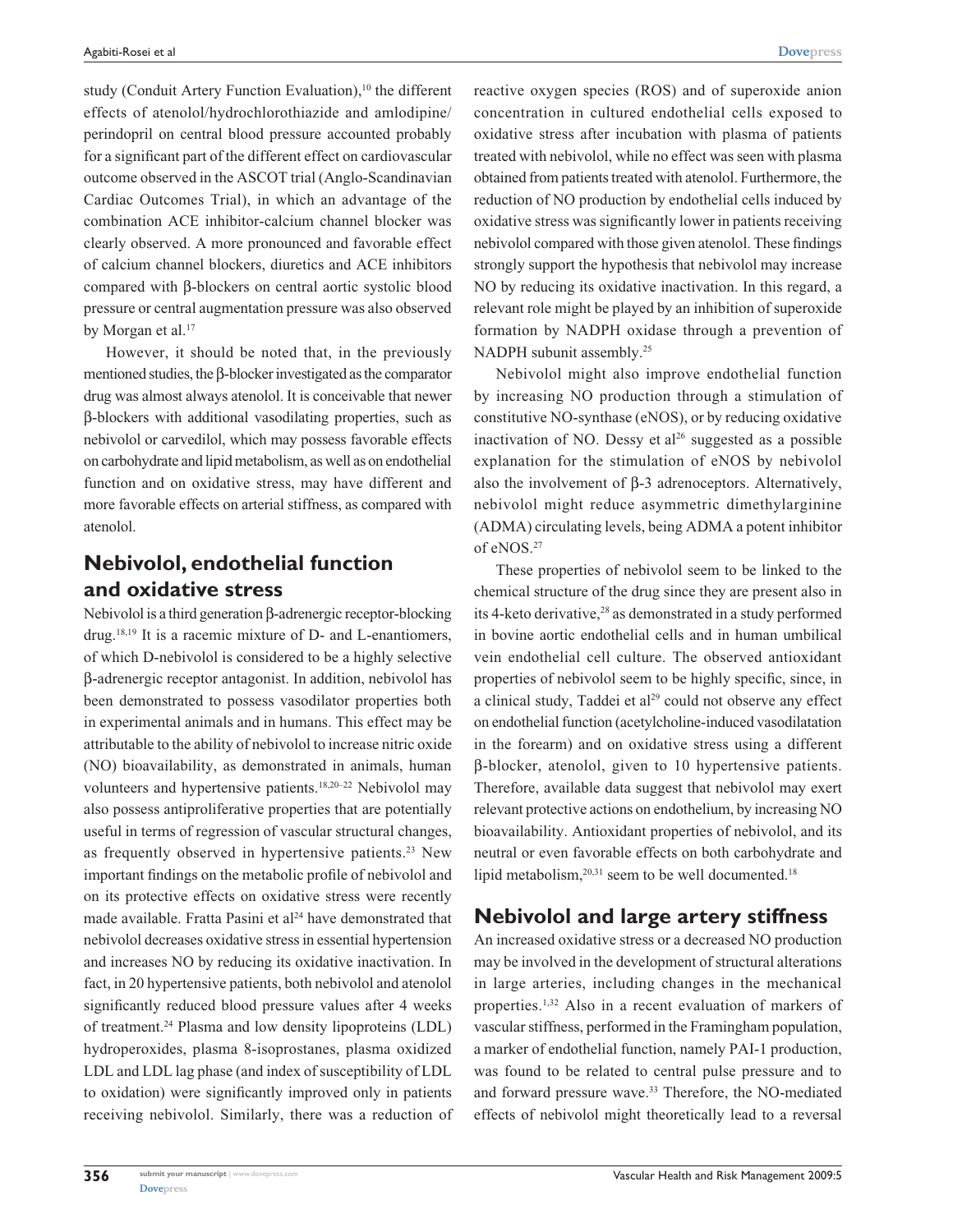of endothelial dysfunction and to a decrease of large artery stiffness and of systemic vascular resistance.<sup>34</sup>

Mahmud and Feely<sup>35</sup> compared the effects of the β-blockers atenolol and nebivolol on indices of arterial stiffness in 40 subjects with untreated hypertension. Arterial stiffness was assessed in terms of carotid-femoral PWV (Complior®) and arterial wave reflection (augmentation index by applanation tonometry, Sphygmocor®). Both β-blockers produced an equal reduction in brachial blood pressure, but aortic pulse pressure was reduced to a greater extent by nebivolol (from  $51 \pm 2$  to  $35 \pm 2$  mmHg,  $p < 0.01$ ) compared with atenolol (from  $54 \pm 3$  to  $43 \pm 3$  mmHg,  $p < 0.05$ ). PWV was decreased significantly by both therapies but only nebivolol significantly reduced augmentation index (Figure 3). In addition, whereas pulse pressure amplification decreased during treatment with atenolol, it increased during treatment with nebivolol (Figure 3). Atenolol reduced heart rate to a greater extent than nebivolol (14  $\pm$  3 beats per minute reduction by atenolol vs



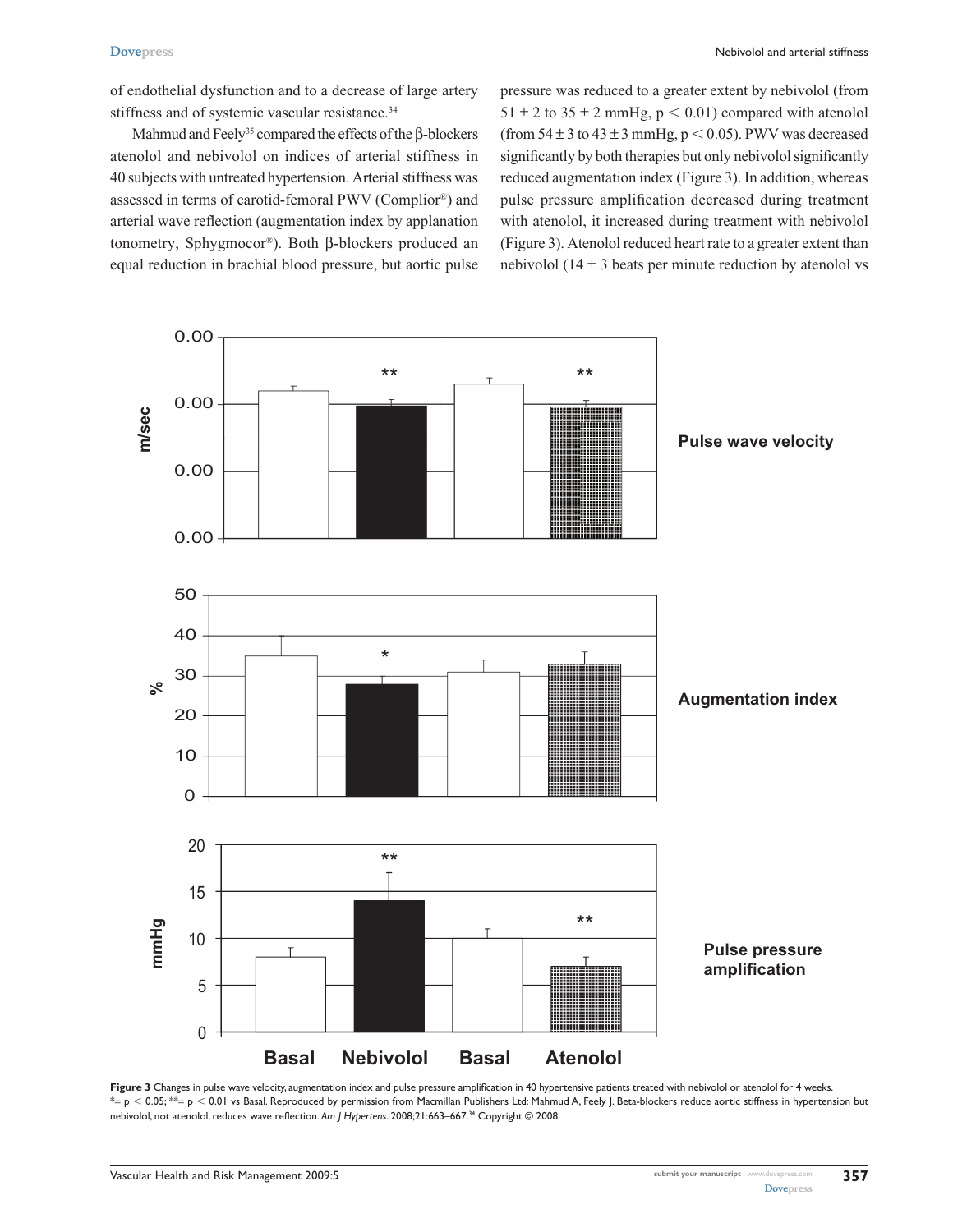$8 \pm 2$  beats per minute reduction by nebivolol,  $p < 0.05$ ). It is possible, therefore, that nebivolol, in contrast to atenolol, may have an effect on small resistance arteries, increasing pulse pressure amplification and reducing wave reflection, possibly because of increased local levels of NO. The authors concluded that such ancillary properties may be relevant in terms of impact on hemodynamics, suggesting that β-blockers cannot be regarded as a homogeneous group in this regard.<sup>35</sup>

In a study by Dikram et al<sup>36</sup> nebivolol and atenolol had similar effects on brachial blood pressure and aortic stiffness (Table 1). However, nebivolol reduced aortic pulse pressure more than atenolol (Table 1), and this effect may have been related to a less pronounced rise in augmentation index and to less bradycardia. When nebivolol was compared with the ACE inhibitor enalapril, in terms of effects on insulin sensitivity, hemodynamics and arterial stiffness, no difference between the two drugs was observed, thus suggesting that nebivolol shared with enalapril beneficial effects on arterial compliance and on glucose metabolism in hypertensive diabetic patients.<sup>37</sup> The direct effects of β-blockade on PWV, which, as previously mentioned, is a robust measure of arterial distensibility, were investigated in an ovine, hind-limb animal model.<sup>38</sup> The results demonstrated that nebivolol, but not atenolol, increases arterial distensibility, independently of any effect on blood pressure. This effect of nebivolol seemed to be mediated through the release of NO via a β-2 adrenoceptor-dependent mechanism.38

Finally, Arosio et al<sup>39</sup> demonstrated that nebivolol and atenolol significantly reduced diastolic blood pressure and heart rate, favorably modulating response to handgrip. Nebivolol, but not atenolol, improved small artery distensibility index and endothelial function, as evaluated by endothelium-dependent cutaneous vasodilation after acetylcholine, although the distensibility index of small arteries evaluated by the authors (time to peak divided by total time of the pressure curve obtained from a digital artery) seems to have some limitations.<sup>40</sup>

In general, it is possible to conclude that the beneficial effects of nebivolol on arterial stiffness $41-43$  and endothelial dysfunction<sup>44</sup> are consistently demonstrated, and differ from those observed with atenolol.

## **Conclusions**

Several findings confirm that nebivolol, a highly selective β-1-blocker, endowed with additional vasodilating activity mediated by NO endothelial release, differs from other β-blocking agents, and that the combination of β-1 blockade and NO-mediated vasodilation leads to a broader favorable metabolic profile, and to beneficial effects on arterial stiffness;<sup>41,43</sup> these properties may be clinically relevant in the treatment of hypertensive patients.45 In particular, antioxidant and endothelial-protective properties and neutral or favorable effects on both carbohydrate and lipid metabolisms seem to be well documented.<sup>18</sup> These properties consistently differentiate nebivolol from non-vasodilating β-blockers, and

| <b>Parameter</b>       | Atenolol (A)    | <b>Nebivolol (N)</b> | <b>Placebo</b>  | <b>Overall significance</b> | Significance A versus N |
|------------------------|-----------------|----------------------|-----------------|-----------------------------|-------------------------|
| Brachial SBP (mm Hg)   | $137 \pm 3*$    | $136 \pm 3*$         | $149 \pm 3$     | 0.003                       | 0.4                     |
| Brachial DBP (mm Hg)   | $73 \pm 2$      | $75 \pm 2$           | $82 \pm 2$      | < 0.001                     | 0.5                     |
| Brachial PP (mm Hg)    | $64 \pm 2*$     | 61 $\pm$ 3*          | $67 \pm 3$      | $-0.2$                      | -                       |
| MAP (mm Hg)            | $94 \pm 3*$     | $95 \pm 2*$          | $104 \pm 2$     | < 0.001                     | 0.8                     |
| Aortic SBP (mm Hg)     | $127 \pm 3*$    | $125 \pm 3*$         | $ 31 \pm 2$     | 0.03                        | 0.4                     |
| Aortic DBP (mm Hg)     | $73 \pm 2$      | $75 \pm 2$           | $82 \pm 2$      | < 0.001                     | 0.3                     |
| Aortic PP (mm Hg)      | $54 \pm 2*$     | $50 \pm 2$           | $49 \pm 2$      | < 0.001                     | 0.02                    |
| PP amplification       | $1.20 \pm 0.02$ | $1.22 \pm 0.02$      | $1.39 \pm 0.03$ | < 0.001                     | 0.7                     |
| Heart rate (beats/min) | $57 \pm 1$      | $61 \pm 2$           | $80 \pm 3$      | < 0.001                     | 0.009                   |
| Aix $(\%)$             | $32 \pm 2*$     | $28 \pm 2*$          | $22 \pm 2$      | < 0.001                     | 0.04                    |
| Aortic PWV (m/s)       | $8.9 \pm 0.3*$  | 9.1 $\pm$ 0.3*       | $10.0 \pm 0.04$ | < 0.001                     | 0.2                     |

**Table 1** Hemodynamic and biochemical parameters following therapy with nebivolol or atenolol

Adapted with permission from Dhakam Z, Yasmin, McEniery CM, Burton T, Brown MJ, Wilkinson IB. A comparison of atenolol and nebivolol in isolated systolic hypertension. *J Hypertens*. 2008; 26:351-236.36 Copyright © 2008 Lippincott Williams & Wilkins.

Notes: \*indicates a significant change compared with the placebo phase for individual treatments based on custom hypothesis testing. Significance was determined using repeated-measures ANOVA for the two active drugs compared with the placebo phase. Data represent means ± SEM, or medians (interquartile range). Abbreviations: Aix, augmentation index; DBP, diastolic blood pressure; MAP, mean arterial pressure; PP, pulse pressure; PWV, pulse wave velocity; SBP, systolic blood pressure.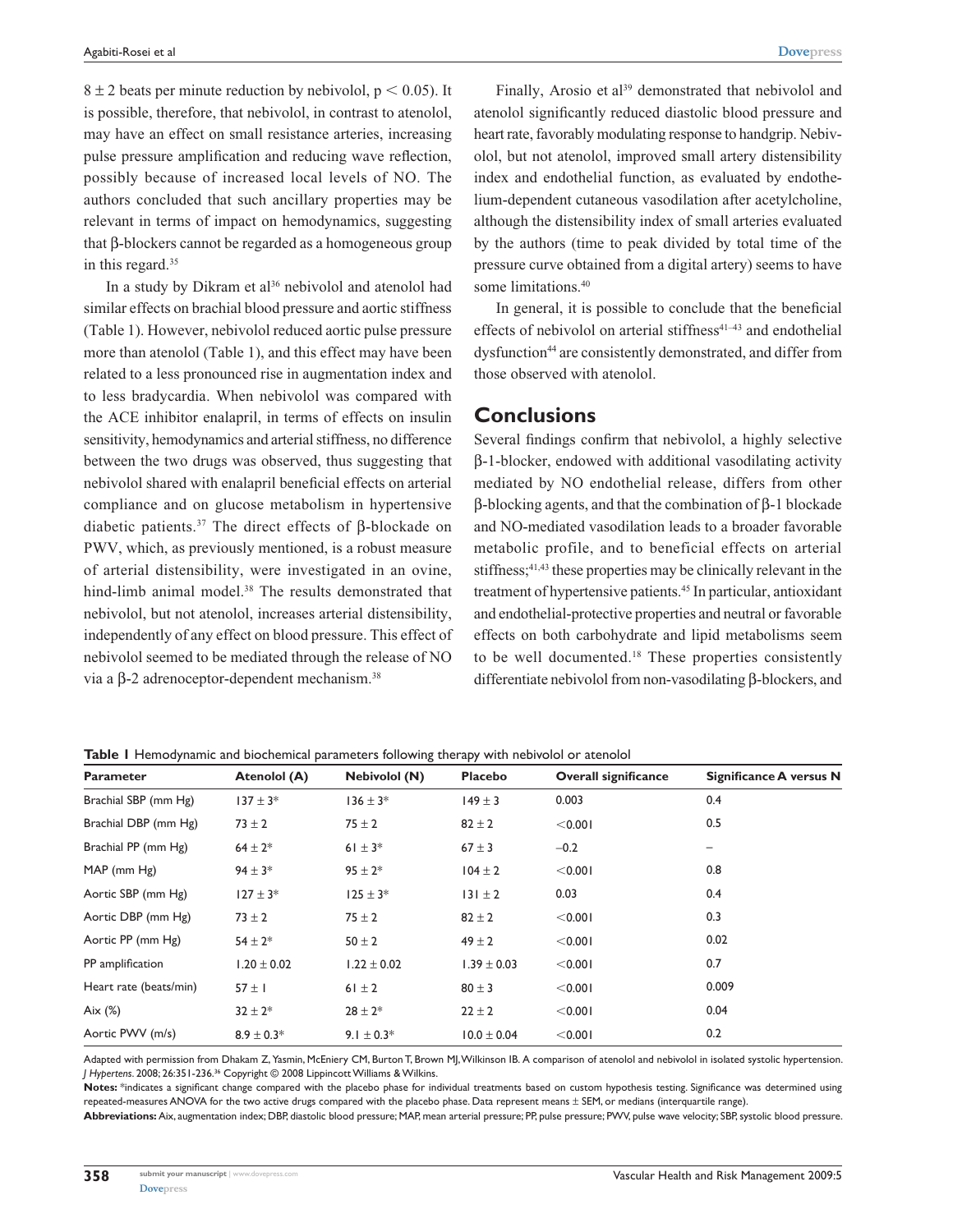**[Dovepress](www.dovepress.com)** Nebivolol and arterial stiffness

may account for the favorable effects on arterial distensibility. Because endothelial dysfunction and arterial stiffness play an important role in the early atherosclerotic process and are associated with poor outcomes and increased mortality, independent of blood pressure, the ability of nebivolol to enhance release of endothelium-derived NO may have significant clinical implications for the use of this agent in the treatment of hypertension and cardiovascular diseases.

## **Disclosures**

The authors have no conflicts of interest to disclose.

## **References**

- 1. Boutouyrie P, Laurent S, Briet M. Importance of arterial stiffness as cardiovascular risk factor for future development of new type of drugs. *Fundam Clin Pharmacol*. 2008;22:241–246.
- 2. Mahmud A, Feely J. Spurious systolic hypertension of youth: fit young men with elastic arteries. *Am J Hypertens*. 2003;16(3):229–232.
- 3. Laurent S, Cockcroft J, Van Bortel L, et al; the European Network for Non-invasive Investigation of Large Arteries. Expert consensus document on arterial stiffness: methodological issues and clinical applications. *Eur Heart J*. 2006;27:2588–2605.
- 4. Agabiti-Rosei E, Mancia G, O'Rourke MF, et al. Central blood pressure measurements and antihypertensive therapy: a consensus document. *Hypertension*. 2007;50:154–160.
- 5. McEniery CM, Yasmin, Hall IR, Qasem A, Wilkinson IB, Cockcroft JR; ACCT Investigators. Normal vascular aging: differential effects on wave reflection and aortic pulse wave velocity: the Anglo-Cardiff Collaborative Trial (ACCT). *Am Coll Cardiol*. 2005;46(9):1753–1760.
- 6. Mahmud A, Feely J. Arterial stiffness is related to systemic inflammation in essential hypertension. *Hypertension*. 2005;46:1118–1122.
- 7. Amar J, Ruidavets JB, Peyrieux JC, et al. C-reactive protein elevation predicts pulse pressure reduction in hypertensive subjects. *Hypertension*. 2005;46:151–155.
- 8. London GM, Asmar RG, O'Rourke MF, Safar ME; Reason Project Investigators, Mechanism(s) of selective systolic blood pressure reduction after a low-dose combination of perindopril/indapamide in hypertensive subjects: comparison with atenolol. *J Am Coll Cardiol*. 2004;43:92–99.
- 9. Hirata K, Vlachopoulos C, Adji A, O'Rourke MF. Benefits from angiotensin-converting enzyme inhibitor 'beyond blood pressure lowering': beyond blood pressure or beyond the brachial artery? *J Hypertens*. 2005;23:551–556.
- 10. Williams B, Lacy PS, Thom SM, et al; CAFE Investigators; Anglo-Scandinavian Cardiac Outcomes Trial Investigators; CAFE Steering Committee and Writing Committee, et al. Differential impact of blood pressure-lowering drugs on central aortic pressure and clinical outcomes: principal results of the Conduit Artery Function Evaluation (CAFÉ) study. *Circulation*. 2006;113:1213–1225.
- 11. De Luca N, Asmar R, London GM, O'Rourke MF, Safar ME; REASON Project Investigators. Selective reduction of cardiac mass and central blood pressure on low-dose combination perindopril/indapamide in hypertensive subjects. *J Hypertens*. 2004;22:1623–1630.
- 12. Safar ME, Rizzoni D, Blacher J, Muiesan ML, Agabiti-Rosei E. Macro and microvasculature in hypertension: therapeutic aspects. *J Hum Hypertens*. 2008;22(9):590–595.
- 13. Wilkinson IB, MacCallum H, Flint L, Cockcroft JR, Newby DE, Webb DJ: The influence of heart rate on augmentation index and central arterial pressure in humans. *J Physiol (Lond)*. 2000;525:263–270.
- 14. Ting CT, Yang TM, Chen JW, Chang MS, Yin FC. Arterial hemodynamics in human hypertension. Effects of angiotensin converting enzyme inhibition. *Hypertension*. 1993;22:839–846.
- 15. Chen CH, Ting CT, Lin SJ, Hsu FCP, Siu CO, Chou P, et al. Different effects of fosinopril and atenolol on wave reflections in hypertension. *Hypertension*. 1995;25:1034–1041.
- 16. Ting CT, Chen C-H, Chang M-S, Yin FCP. Short- and long-term effects of antihypertensive drugs on arterial reflections compliance and impedance. *Hypertension*. 1995;26:524–530.
- 17. Morgan T, Lauri J, Bertram D, Anderson A. Effect of different antihypertensive drug classes on central aortic pressure. *Am J Hypertens*. 2004;7(2):118–123.
- 18. Agabiti Rosei E, Rizzoni D. Metabolic profile of nebivolol, a beta-adrenoceptor antagonist with unique characteristics. *Drugs*. 2007;67:1097–1107.
- 19. Broeders MAW, Doevendans PA, Bekkers BCAM, et al. Nebivolol: a third-generation β-blocker that augments vascular nitric oxide release. Endothelial  $\beta_2$ -adrenergic receptor-mediated nitric oxide production. *Circulation*. 2000;102:677–682.
- 20. Cockcroft JR, Chowienczyk PJ, Brett SE, et al. Nebivolol vasodilates human forearm vasculature: evidence for an L-arginine/NO-dependent mechanism. *J Pharmacol Exp Ther*. 1995;274:1067–1071.
- 21. Tzemos N, Lim PO, MacDonald TM. Nebivolol reverses endothelial dysfunction in essential hypertension. A randomised, double blind crossover study. *Circulation*. 2001;104:511–514.
- 22. Gupta S, Wright HM. Nebivolol: a highly selective beta1-adrenergic receptor blocker that causes vasodilation by increasing nitric oxide. *Cardiovasc Ther*. 2008;26(3):189–202. .
- 23. Andre DE, Arnet U, Yang Z, Luscher TF. Nebivolol inhibits human aortic smooth muscle cell growth: effects on cell cycle regulatory proteins. *J Cardiovasc Pharmacol*. 2000;35:845–848.
- 24. Fratta Pasini A, Garbin U, Nava MC, et al. Nebivolol decreases oxidative stress in essential hypertensive patients and increases nitric oxide by reducing its oxidative inactivation. *J Hypertens*. 2005;23:589–596.
- 25. Oelze M, Daiber A, Brandes RP, et al. Nebivolol inhibits superoxide formation by NADPH oxidase and endothelial dysfunction in angiotensin II-treated rats. *Hypertension*. 2006;48(4):677–684.
- 26. Dessy C, Saliez J, Ghisdal P, et al. Endothelial beta3-adrenoreceptors mediate nitric oxide-dependent vasorelaxation of coronary microvessels in response to the third-generation beta-blocker nebivolol. *Circulation*. 2005;112(8):1198–1205.
- 27. Pasini AF, Garbin U, Stranieri C, et al. Nebivolol treatment reduces serum levels of asymmetric dimethylarginine and improves endothelial dysfunction in essential hypertensive patients. *Am J Hypertens*. 2008;21(11):1251–1257.
- 28. Cominacini L, Fratta Pasini A, Garbin U, et al. Nebivolol and its 4-keto derivative increase nitric oxide in endothelial cells by reducing its oxidative inactivation. *J Am Coll Cardiol*. 2003;42:1838–1844.
- 29. Taddei S, Virdis A, Ghiadoni L, et al. Effect of calcium antagonist or beta blockade treatment on nitric oxide-dependent vasodilation and oxidative stress in essential hypertensive patients. *J Hypertens*. 2001;19:1379–1386.
- 30. Poirier L, Cleroux J, Nadeau A, Lacourciere Y. Effects of nebivolol and atenolol on insulin sensitivity and haemodynamics in hypertensive patients. *J Hypertens*. 2001;19:1429–1435.
- 31. Fogari R, Zoppi A, Lazzari P, et al. Comparative effects of nebivolol and atenolol on blood pressure and insulin sensitivity in hypertensive subjects with type II diabetes. *J Hum Hypertens*. 1997;11:753–757.
- 32. Cockcroft J. A review of the safety and efficacy of nebivolol in the mildly hypertensive patient. *Vasc Health Risk Manag*. 2007;3:909–917.
- 33. Lieb W, Larson MG, Benjamin EJ, et al. Multimarker approach to evaluate correlates of vascular stiffness: the Framingham Heart Study. *Circulation*. 2009;119(1):37–43.
- 34. Gray CL, Ndefo UA. Nebivolol: a new antihypertensive agent. *Am J Health Syst Pharm*. 2008;65:1125–1233.
- 35. Mahmud A, Feely J. Beta-blockers reduce aortic stiffness in hypertension but nebivolol, not atenolol, reduces wave reflection. *Am J Hypertens*. 2008;21:663–667.
- 36. Dhakam Z, Yasmin, McEniery CM, Burton T, Brown MJ, Wilkinson IB. A comparison of atenolol and nebivolol in isolated systolic hypertension. *J Hypertens*. 2008;26:351–236.